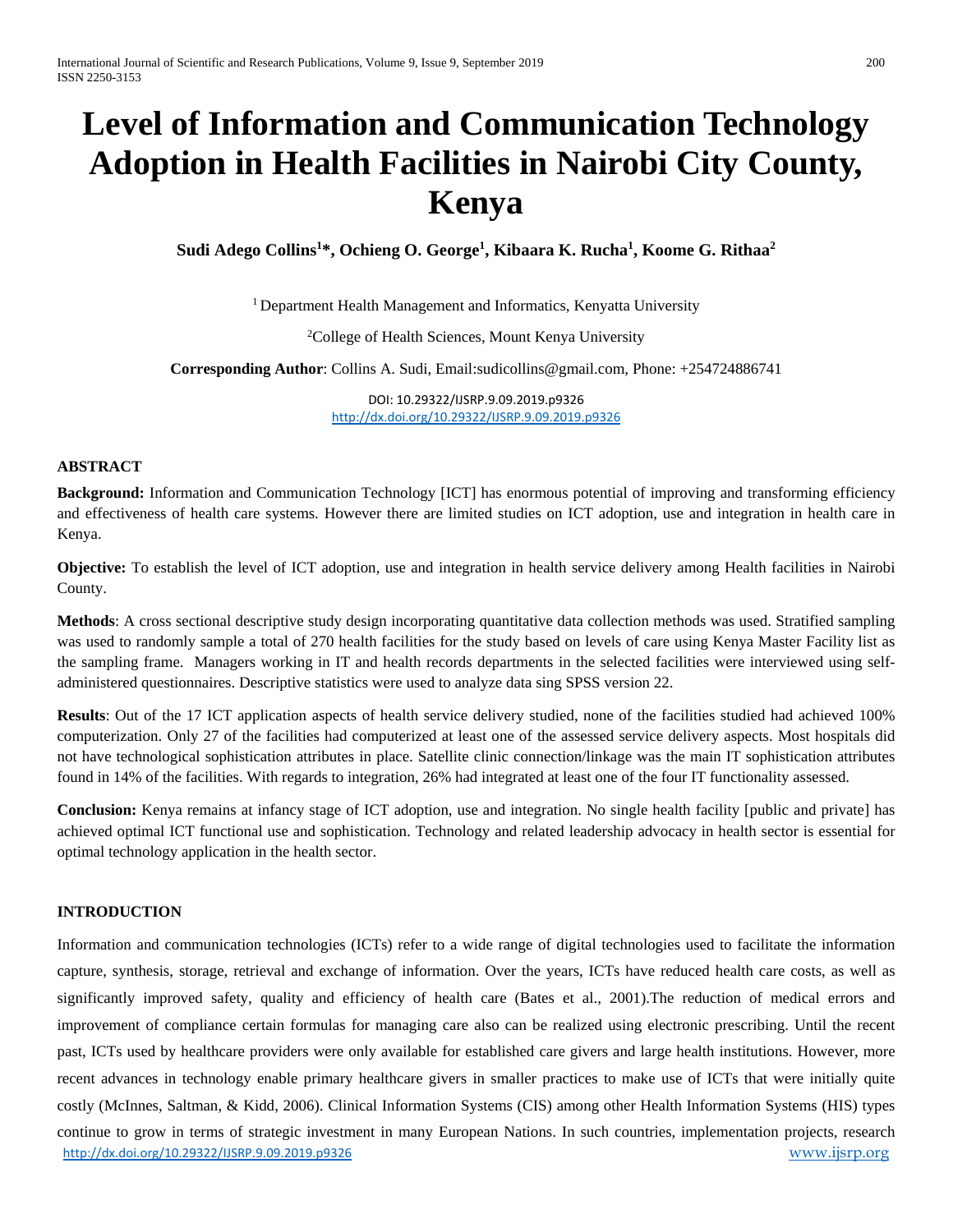initiatives and e-Health strategies have been initiated. Other non-European states have ICT-enabled solutions at various levels of healthcare delivery (Kitsiou, Manthou, Vlachopoulou, & Markos, 2010).

In Africa, despite the increasing growth in availability and quality of ICTs, there is still no systematic way of tapping onto the potential of the technologies at hand. A number of ICT projects in Africa are ongoing and are aimed at effectively improving the quality of care using the technologies. However, most of those projects are pilots and therefore, there are no complete and comprehensive outlines of the usage of ICTs in Sub-Saharan Africa's health sectors for service delivery. Odiwuor et al. (2012) suggest that many of Africa's health systems are not e-ready and as such, decisions on the investment on implementation of ICT systems are a dilemma. Given that most decisions relating to healthcare management are often related to primary health care priorities, safe water supply and vaccination, eHealth is often overlooked.

According to Gagnon et al. (2012), more and more primary healthcare professionals have access to ICT without much cost incurred on hardware (HW) or software (SW) purchase and maintenance. The increasing creation and availability of the technologies for use in healthcare have led to formulation of policies in a number of countries all over the world, in a bid to ensure adoption of those technologies. Gagnon et al. (2012) identified a number of functionalities that ICTs have brought into the fold in recent years such as e-mail alerts, scheduled appointments, physician decision support, as well as monitoring of patient adherence to treatment. Telemedicine has ensured that geographical boundaries are no longer a hindrance when it comes to access to healthcare. Whilst this development has been realized and explored in some parts of the world, De Rosis & Seghieri (2015) suggest that a larger number of countries remain in the first stages of technological innovation in patient care. The authors describe first stage as relating to the development and computerization of the information systems and the transition from paper-based to electronic information processing (De Rosis & Seghieri 2015).

In Kenya, most hospitals have yet to fully computerize their operations within those facilities (Odiwour et al., 2012). The Health System in Kenya currently struggles to cope with the ever-increasing demands for quality healthcare coupled with a rising cost of service delivery and the insufficient number of skilled healthcare personnel. Based on the premise that the health sector envisions provision of secure, efficient and equitable healthcare services by ICT, there is still a long way to go for the local health system. As such, it is necessary to establish mechanisms for bridging the gap between the vision and the reality with regards to fully integrating ICT in healthcare service delivery (GOK, MOH, 2011).

Juma et al. (2012), reported that despite the availability of several policies, guidelines and standards for ICT utilization in the healthcare sector, Kenya still lags behind many nations, especially when compared with countries which have established health sectors. According to Karuri, Waiganjo, Orwa & Manya (2014), a number of policies had been released to guide ICT adoption in Kenya's health sector such as Kenya ICT policy (2006), Kenya Communications Act (2009), Strategic Plan for Health Information Systems (HIS) (2009 – 2014), and Standards and Guidelines for Electronic Medical Records (EMR) in Kenya (2010). Despite these developments, there seems to be low adoption of ICTs in the local health sector – majority of which are at their infancy (Juma et al., 2012). For much of the history of Kenya's health facilities, ICTs were neither available nor affordable. More and more, both of these issues are resolved, although not all departments have been computerized in those facilities so far.

<http://dx.doi.org/10.29322/IJSRP.9.09.2019.p9326> [www.ijsrp.org](http://ijsrp.org/) According to Gagnon et al. (2012), despite developments in the ICTs in Africa, there is not yet a realization of systematic benefits from the same. World Bank (2013) appreciated the on-going developments in ICTs as far as implementation into the health care systems is concerned. However, the authors also noted that most of those ongoing projects are only but pilots. The World Health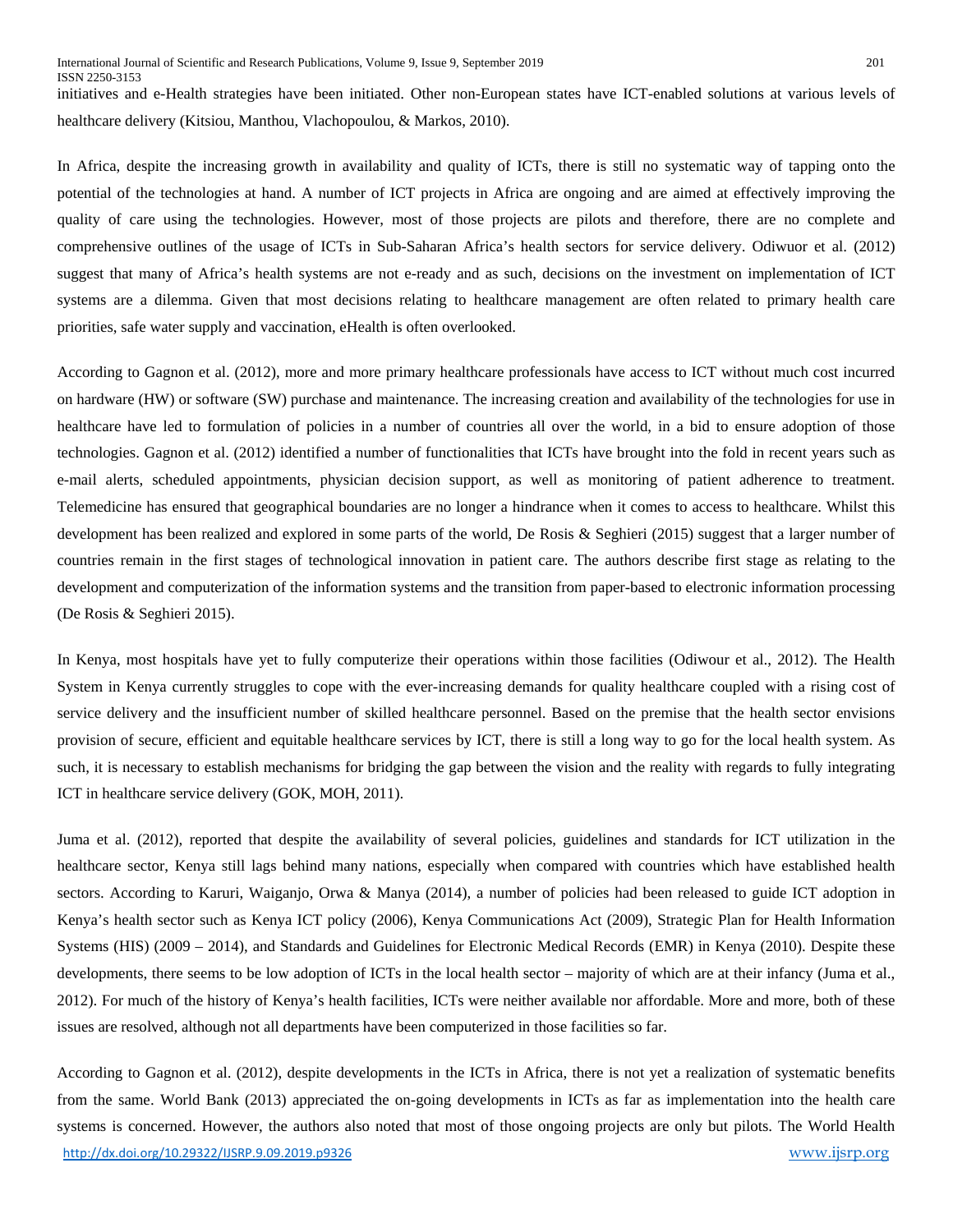Organization describes the health sector in most nations in Africa as lacking e-readiness, which is a quality that determines the amount of investment by the global health governing bodies. Odiwuor et al. (2012) also cited that when it comes to resource allocation, as a result of the perceived lack of e-readiness, e-Health loses out to other primary healthcare concerns such as safe water, vaccination as well as environmental hazards prevention (Shiferaw & Zolfo, 2012).

It is on this premise that, this study was designed to determine the level of information and communication technology adoption and integration in health facilities in Nairobi County, Kenya. Therefore, the findings can be used as a basis for seeking skills geared towards the adoption and utilization of information systems in different facilities. To the policy makers within the ministry of health, the successful completion of this study will set a ground for coming up with appropriate policies for the development of information system projects that support information sharing, effective diagnosis and thus improving service delivery in the health sector.

#### **METHODS**

A descriptive cross sectional study design was used. The study was carried out in Nairobi City County which is one of the forty seven Counties in Kenya. It is the Capital city of Kenya located at  $1^0$  17<sup>0</sup> S  $36^0$  49<sup>0</sup> E. The County had a population of 3,138,295 according to the 2009 census. A sample size of 270 Information Technology managers was used to represent the 913 Health Facilities in the study area.

The research adopted interview schedules for personal contact to permit clarification of questions. Structured questionnaire was developed in respect to the objectives of the study. Open-ended and closed ended questions were used to provide quantitative data. The quantitative data provided data for provision of inferences and test hypotheses. The data collected was entered, cleaned and analyzed using SPSS version 22. Descriptive statistics involving measures of central tendencies and measures of dispersion was used to summarize the data. The summaries led to the establishment of the overall and specific level of adoption of ICTs. Inferential statistics chi-square was used to establish the factors that influence the adoption of ICTs.

#### **FINDINGS**

#### **Socio-Demographic characteristics**

A total of 270 respondents (n=270) participated in the study. Female respondents comprised 58% of the respondents. More than half, (58%) of the respondents were female. Diploma holders constituted 62% of the respondents. Majority of the respondents [59%] had over 5 years of experience.

| <b>Variables</b>       | <b>Value labels</b> | Frequency [n=220] | Percentage |
|------------------------|---------------------|-------------------|------------|
|                        |                     |                   |            |
|                        |                     |                   |            |
| Gender                 | Male                | 91                | 42%        |
|                        |                     |                   |            |
|                        | Female              | 129               | 58%        |
|                        |                     |                   |            |
| <b>Education Level</b> | Certificate         | 28                | 13%        |
|                        |                     |                   |            |
|                        | Diploma             | 138               | 62%        |
|                        |                     |                   |            |

#### **Table 4.1: Socio-demographic Characteristics of the Respondents**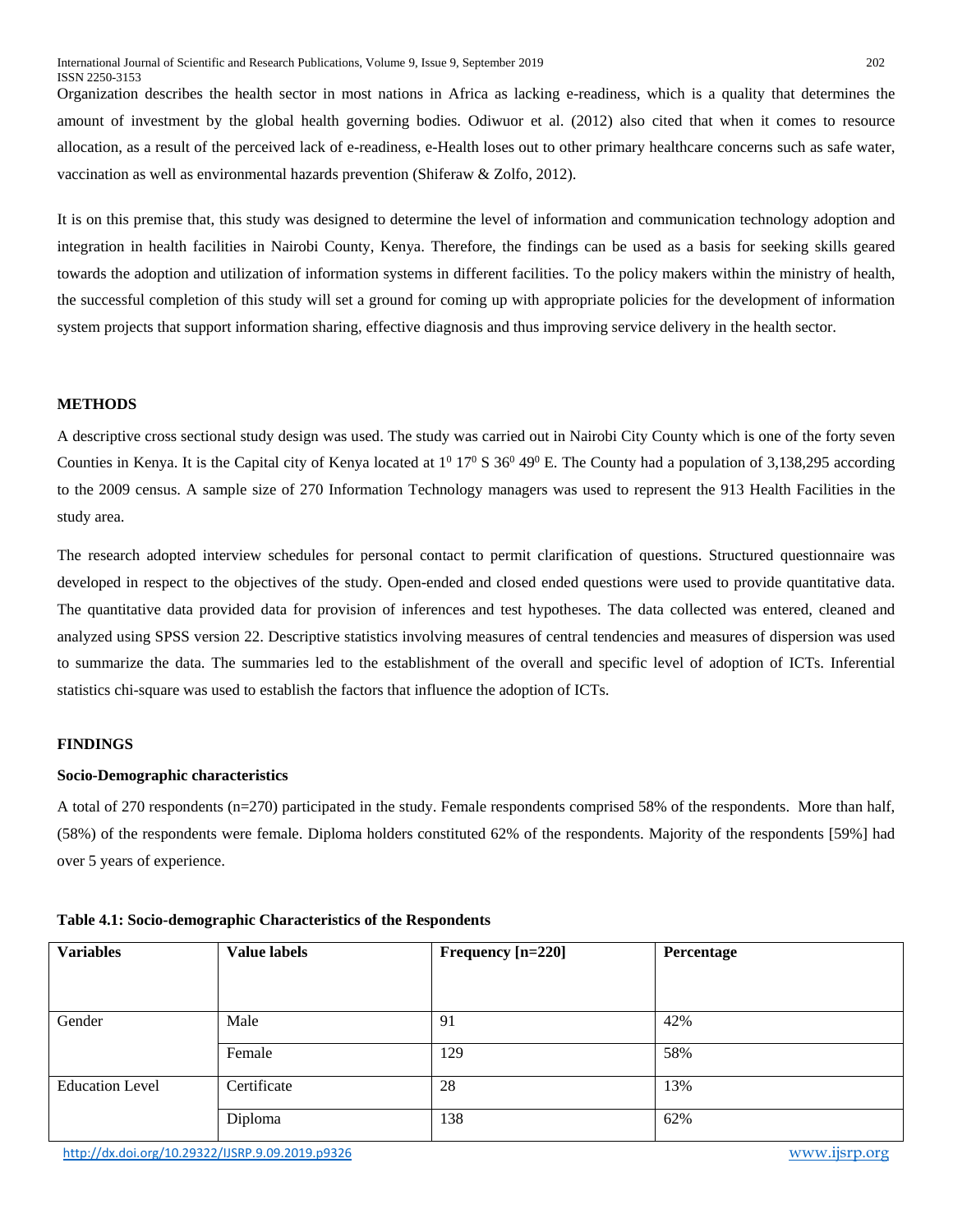International Journal of Scientific and Research Publications, Volume 9, Issue 9, September 2019 203 ISSN 2250-3153

|                          | Undergraduate | 50 | 23%  |
|--------------------------|---------------|----|------|
|                          | Postgraduate  | 4  | 2%   |
| Experience<br>(in years) | $0-5$ years   | 91 | 41%  |
|                          | 6-10 years    | 83 | 38%  |
|                          | $>10$ years   | 46 | 421% |

## **Level of Computerization [ICT Adoption]**

Only 27% [59] of the facilities had computerized at least one of the assessed service delivery aspects. None of the facilities studied had computerized all the 17 service delivery aspects. The main service delivery aspects computerized were case costing (46%), vital signs recording (38%) and facility inpatient discharges (38%) as shown in Figure 1. In all the facilities accessed there was no computerization of the patient transfer.



Computerization of the Health Service Delivery Aspects

**Use of technology in service delivery**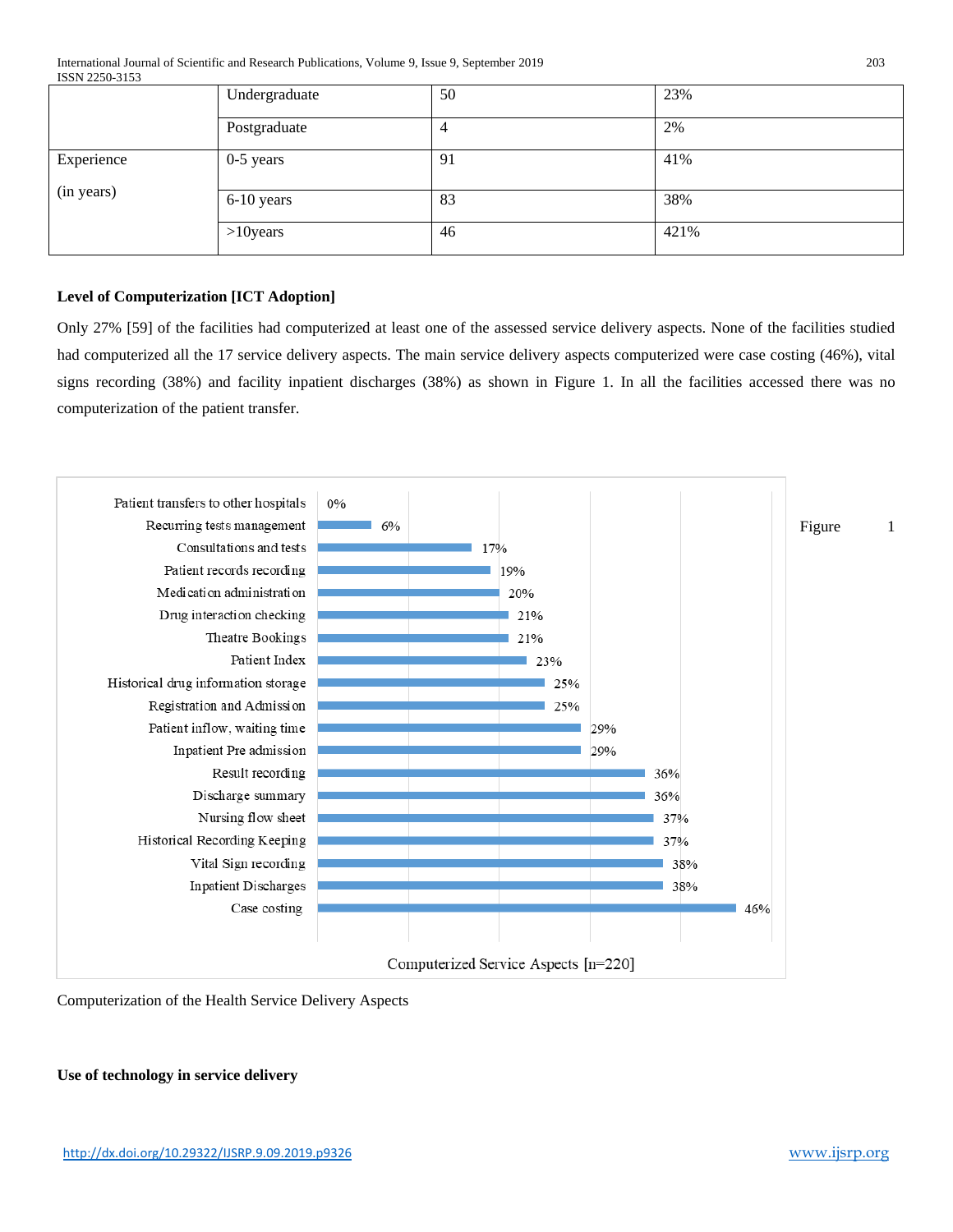Most hospitals did not have their technological sophistication attributes in place. Technology was mainly adopted in Satellite clinic connection. Only 14% of the facilities had adopted technology for satellite clinic connection/inter-linkage. Telemedicine for evaluation of patients [1%], expert systems support for medical notes and history dictation [2%] and telemedicine for diagnostics were the least areas where technology was used as shown in Table 2.

#### **Table 2 Attributes Assessed for Technological sophistication [N=220]**

| <b>Technological Sophistication</b>     | Not available | <b>Barely</b> used | <b>Used</b> |
|-----------------------------------------|---------------|--------------------|-------------|
| Voice Recognition systems               | 179 (81%)     | 24 (11 %)          | 17 (8%)     |
| Satellite clinic connections            | 168 (76%)     | 11(5%)             | 41 (19%)    |
| Notes Dictation system                  | 207 (94%)     | 9(4%)              | 4(2%)       |
| Telemedicine for evaluation of patients | 214 (97%)     | 4(2%)              | 2(1%)       |
| Telemedicine for diagnostics            | 202 (92%)     | 9(4%)              | 9(4%)       |
| Patient triaging and pre-admission      | 207 (94%)     | $2(1\%)$           | 11 (5%)     |
| Expert systems through medical history  | 208 (94%)     | 4(2%)              | 8(6%)       |
| Bar coding to track specimen            | 187 (85%)     | 11(5%)             | $22(10\%)$  |
| Electronic requisitions for medication  | 189 (86%)     | 11 (5%)            | 20 (9%)     |

#### *Information system integration*

With regards to integration, 26% had integrated at least one of the four IT functionality assessed. Intra-facility information transfer functionality was integrated in 16% of the facilities. None of the facilities had integrated intra-facility patient care services integration and Inter-facility information transfer as shown in Figure 2.



### **Figure 2 Integration of information systems in health service delivery**

## **DISCUSSIONS**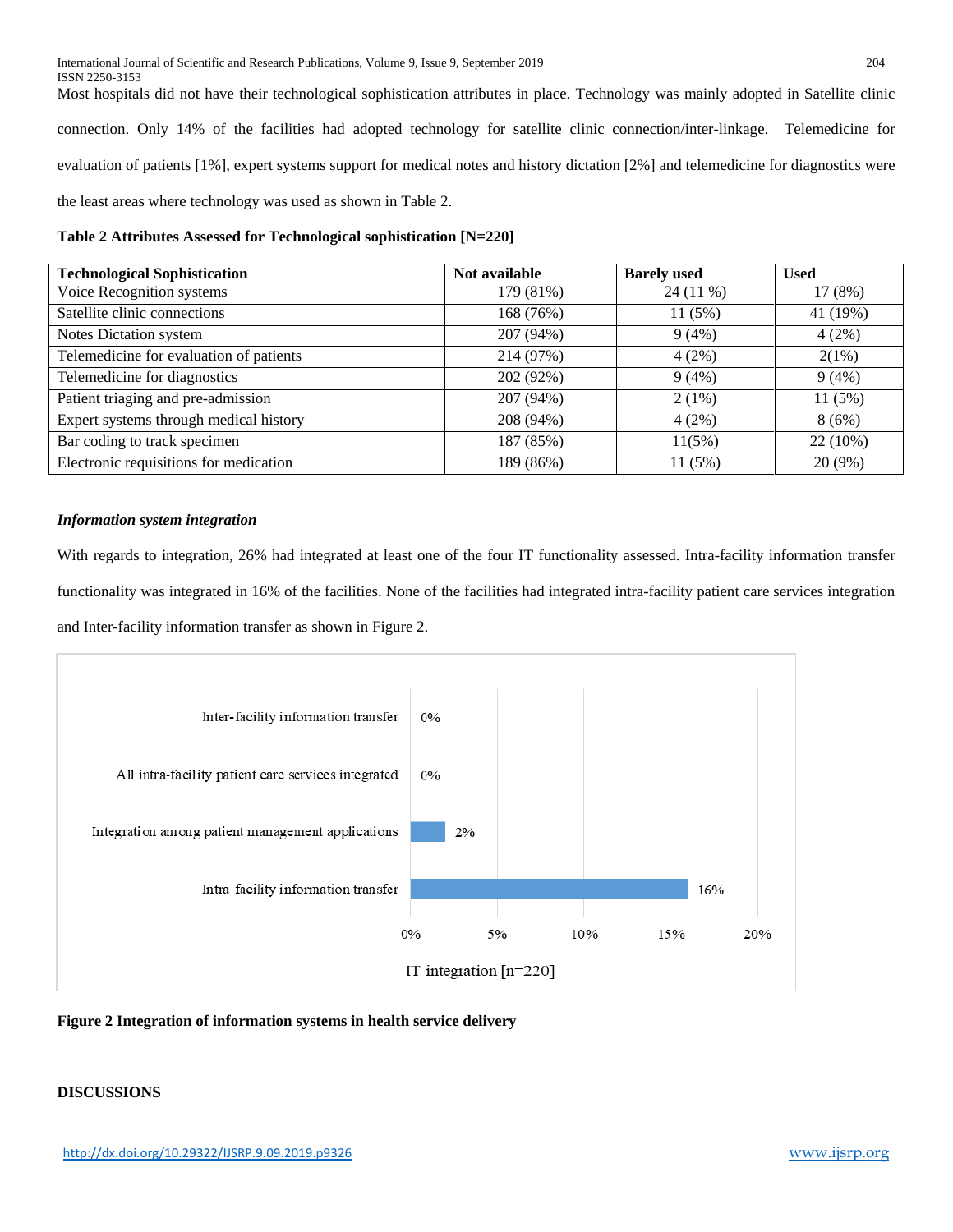This study characterized ICT adoption, use and integration for health care service delivery among hospitals in Nairobi County. Among all ICT functionalities assessed, none of the hospitals had achieved optimal computerization and integration of ICT in service delivery. The study affirms the infant stage in ICT adoption in Kenyan facilities. Juma et al. (2012) acknowledged this finding in his study. He noted that despite new developments and emphasis on technology including in policies, there is low adoption of ICTs in the local health sector; majority of which are in their initial stages. Consequently, most hospitals did not have technological sophistication attributes in place. The level of ICT sophistication has been shown to have significant effect on the speed of ICT adoption. This is in line with the study by Desalvo (2014) which found evolution in the health IT to determine the speed of ICT adoption. The higher the integration of advanced technology in service delivery like use of telemedicine and medical diagnostics, the more the level of ICT adoption.

The study affirms the limited level of ICT integration in the health sector in Kenya and by extension, other low and medium income countries [LMICs]. Intra-facility information transfer was the main integrated ICT functionality in few of the sampled hospitals. The limited integration level reflects the low rate of ICT adoption and integration in most of the LMICs. This has been associated with limited leadership and resource support for ICT adoption and use in the health sector, especially in public health facilities (Boone & White (2015). These observations are consistent with De Rosis & Seghieri (2015) report that for most parts of the world, ICT adoption has been realized although it remains at the first stages of technological innovation in patient care. Based on the study findings, Kenya lies among the many nations whose level of ICT adoption is still at infancy. Michelsen et al. (2015), in their study of the effect of various technologies indicated that not one single technology suffices for all functions. As such, the use of more than one technology in place and the provision of creative and innovative ways for interaction between the various components of the information system is essential for optimal technology use and optimal performance of the health sector. Boone & White (2015) argued that ICT adoption and integration is inevitable, even in LMICs with limited resources, given that each new system will need to connect with the other systems. The authors also predict increase in interoperable systems which will require higher technical ability to manage the ICT sophistication and complexity.

#### **CONCLUSIONS**

Kenya remains at infancy stage of ICT adoption, use and integration. No single health facility [public and private] has achieved optimal ICT functional use and sophistication. Technology and related leadership advocacy in health sector is essential for optimal technology application in the health sector.

#### **ACKNOWELDGEMENT**

The authors wish to acknowledge the contribution of the research assistant, Mr. Abel Khisa for his valuable support and assistance in conducting this study. We also thank IT managers and Health Records Information Officers in the sampled facility, and their respective facility management, for their participation and input in this study.

#### **COMPETING INTEREST**

Authors confirm no known competing interest in this study.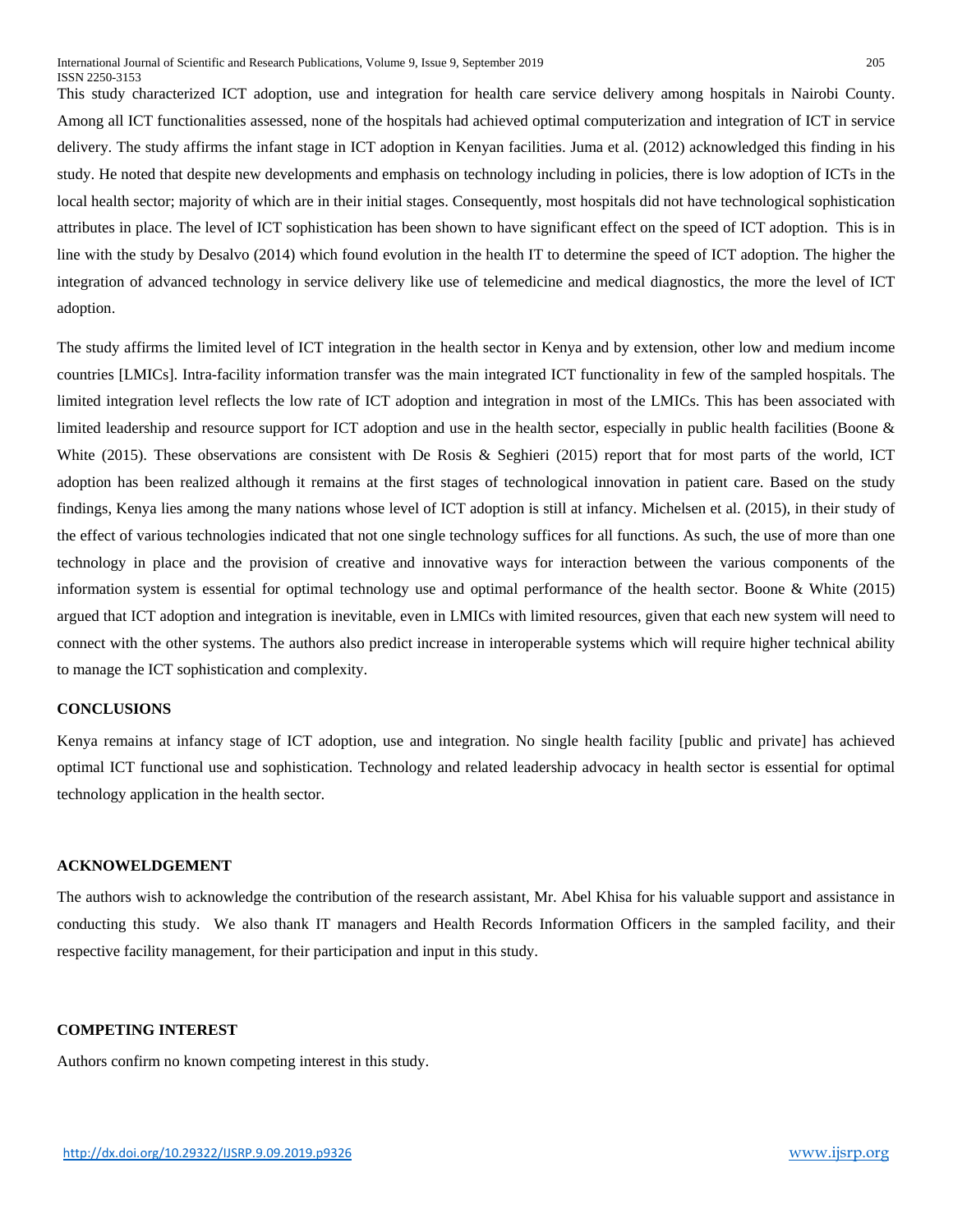- Bates, D. W., Cohen, M., Leape, L. L., Overhage, J. M., Shabot, M. M., & Sheridan, T. (2001).Reducing the frequency of errors in medicine using information technology. Journal of the American Medical Informatics Association, 8(4), 299-308.
- McInnes, D. K., Saltman, D. C. & Kidd, M. (2006). General practitioners' use of computers for prescribing and electronic health records: results from a national survey. Medical Journal of Austria. 185, 88–91*.*
- Kitsiou, S., Manthou, V., Vlachopoulou, M. & Markos, A. (2010). Adoption and Sophistication of Clinical Information Systems in Greek Public Hospitals: Results from a National Web-based Survey. Accessed through: [www.amarkos.gr/research/work/Kitsiou-Sophistication.pdf](http://www.amarkos.gr/research/work/Kitsiou-Sophistication.pdf) on 24th July 2017
- Odiwuor, S., Veland, N., Maes, I., Arévalo, J., Dujardin, J. C., & Van der Auwera, G. (2012). Evolution of the Leishmania braziliensis species complex from amplified fragment length polymorphisms, and clinical implications. Infection, genetics and evolution, 12(8), 1994-2002*.*
- Gagnon, M. P., Desmartis, M., Labrecque, M., Car, J., Pagliari, C., Pluye, P., & Légaré, F. (2012). Systematic review of factors influencing the adoption of information and communication technologies by healthcare professionals. Journal of medical systems, 36(1), 241-277.
- De Rosis, S., & Seghieri, C. (2015). Basic ICT adoption and use by general practitioners: an analysis of primary care systems in 31 European countries. BMC medical informatics and decision making, 15(1), 70.
- GOK, MOH (2011). Kenya National e-Health Strategy.Government Printer press, Nairobi. Accessed through: <http://www.worldbank.org/wdr> on  $30<sup>th</sup>$  July 2017
- Juma, K., Nahason, M., Apollo, W., Gregory, W., & Patrick, O. (2012).Current Status of E-Health in Kenya and Emerging Global Research Trends 1.
- Karuri, J., Waiganjo, P., Orwa, D., & Manya, A. (2014). DHIS2: The tool to improve health data demand and use in Kenya. Journal of Health Informatics in Developing Countries, 8(1).
- Shiferaw,F., & Zolfo, M. (2012). The role of information communication technology (ICT) towards universal health coverage: The first steps of a telemedicine project in Ethiopia. Global Health Actions 5.
- DeSalvo, K. B. (2014). Connecting Health care for the Nation: A shared National wide interoperability.The office of the National Coordination for Health Information Technology USA.
- Michelsen, K., Brand, H., Achterberg, P. W., & Wilkinson, J. R. (2015).Promoting better integration of health information systems: Best practices and challenges.*Health Evidence Network synthesis report*, Copenhagen
- Boone, A. L., & White, J. T. (2015). The effect of institutional ownership on firm transparency and information production. Journal of Financial Economics, 117(3), 508-533.